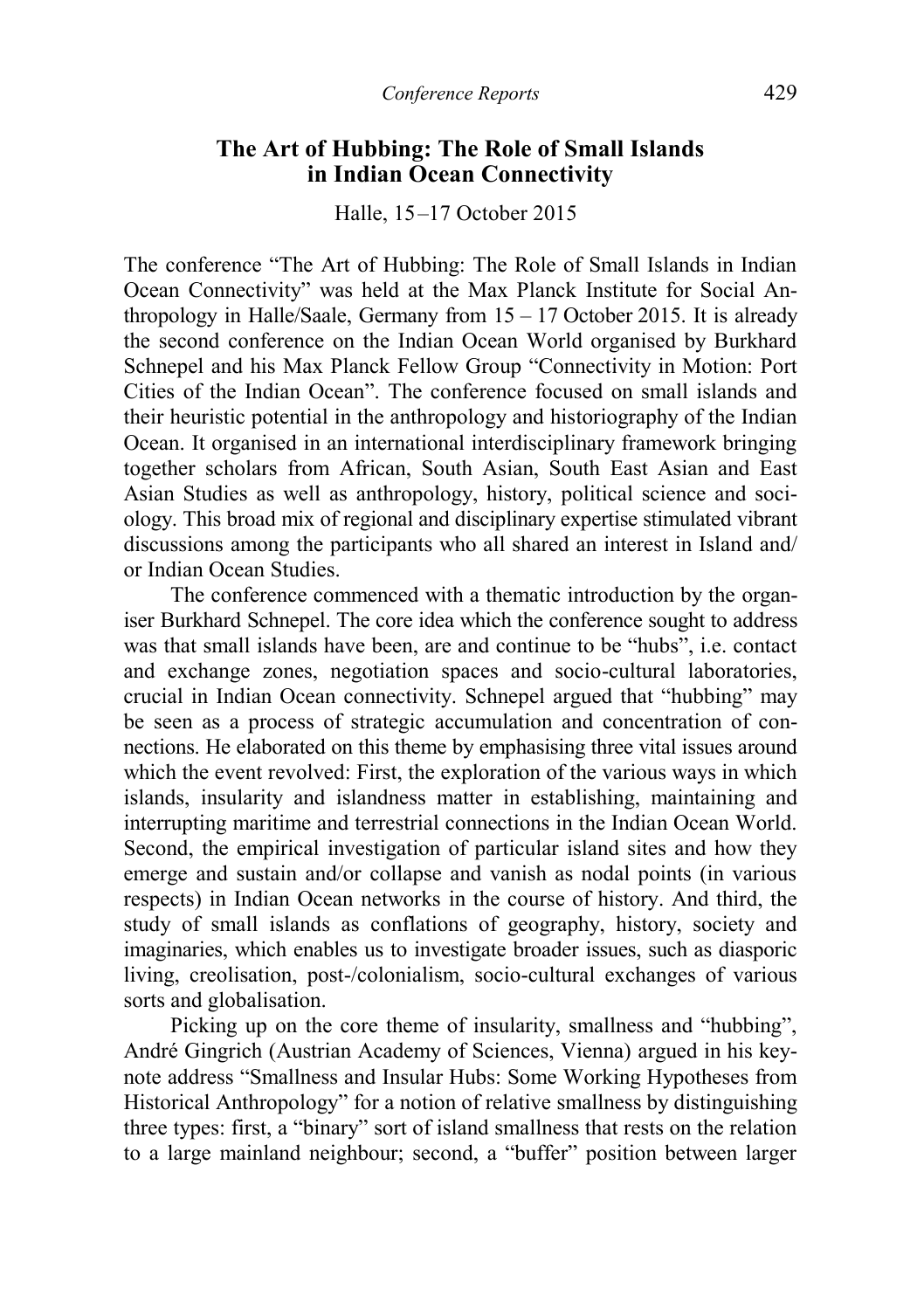landmasses in which small islands might be situated, and third, a "cluster" variant that lumps together small islands in close proximity. Drawing on historic examples, he made the point that each type of relative smallness makes specific hub functions more or less likely.

All 14 presentations that followed in the subsequent two days discussed issues of insularity, "hubbing" and connectivity by examining cases covering almost the entire Indian Ocean rim over a period of nearly two millennia. To be able to synthesise the contributions most comprehensively I will divide them in two groups: on the one hand, those presentations that focus on island hubs to explore the workings of connectivity, and on the other, those papers that centre on connectivity to investigate to roles of islands.

The first kind of presentation includes Keebet von Benda-Beckmann's (Max Planck Institute for Social Anthropology, Halle) "Ambon – A Spicy Hub". In her paper she investigated how the colonial struggle between Portuguese, Dutch and Indonesian (and other) powers for control of the spice trade, in particular cloves and nutmeg, has shaped contemporary society in the harbour city of Ambon. Von Benda-Beckmann then related the long history of connections with Europe, the Arab world and South Asia to contemporary tensions, eventually arguing that despite Ambon's long multicultural legacy segregation along religious lines now appears to be more rigorous than ever before.

Jürgen G. Nagel (Fernuniversität Hagen) also presented a case study from the Indonesian-Malayan region and also focused on the interplay of religious and economic facets. His paper "Commodities and Creeds: Changing Connectivity of Makassar (South Sulawesi), 16th to 20th Century" investigates the fluctuation of connections of a port city in a long-term perspective. Besides problematising and filling some gaps in Makassar historiography the main contribution of Nagel's paper was to show how the port city's commercial hub function intersected with its religious hub function. He concluded that Makassar's long history reflects well the various expansions and contractions of religious, political and commercial connections to closer and more distant localities and thereby offers insights into the mechanics of "hubbing".

In his paper "Port Louis (Mauritius) and the Making of a 'Hub-Society'" Burkhard Schnepel (Martin-Luther-Universität Halle-Wittenberg) argued that from the time it was first inhabited in the 17th century the island of Mauritius has always functioned as a hub. He maps out how Mauritians have over the last few hundred years strategically positioned themselves at junctions of trans-regional networks. Schnepel argues that Mauritians have perfected the "art of hubbing" to that extend that the island is now not merely a maritime hub for commodity trading (like sugar, seafood or petrol products), but is also a hub for knowledge and information flows as well as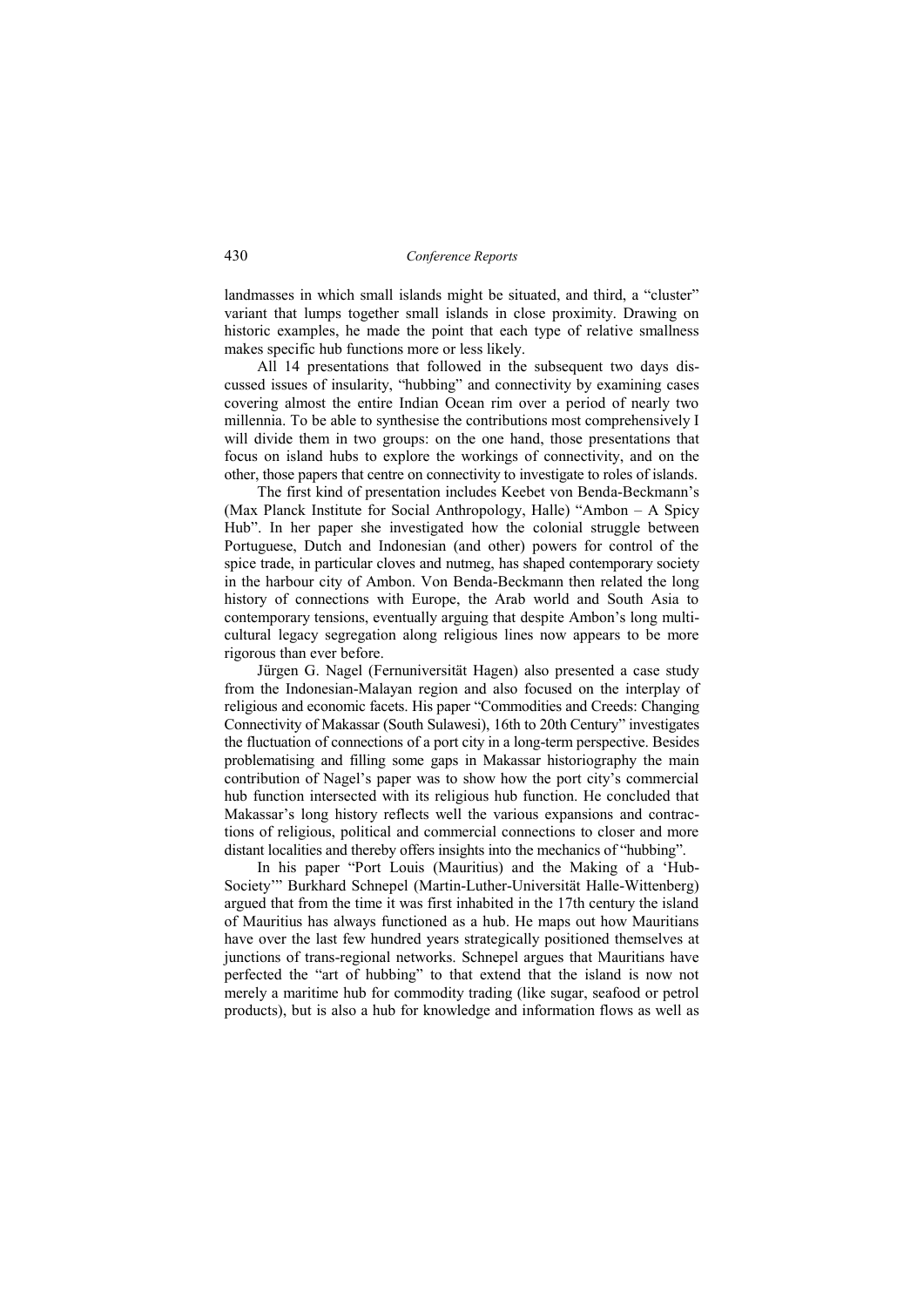financial transactions. Probably the biggest merit of Schnepel's anthropological discussion was to demonstrate a society's agency and creativity in establishing itself as a hub at multiple levels.

Historian Tansen Sen (City University of New York) took a different approach, investigating not an inside, but a particular outside view on the island of Ceylon. In his contribution "Small? Big? Island? The Perceptions of Sri Lanka in Chinese Sources" Sen presents his findings on how Chinese travellers portrayed the island between the 5th and 15th centuries. Sen's historiography revealed that from the 5th century onwards the Chinese had established quite sophisticated geographical depictions of the island and were well aware of Sri Lanka's commercial hub function. Many sources from Chinese merchants, diplomats, scribes and monks also mention Sri Lanka as an important centre of Buddhism, which is further evidence that historical contemporaries appear to have given prominence to commercial and religious aspects in depicting a distant land.

Ian Walker (Max Planck Institute for Social Anthropology, Halle) presented a paper, entitled "Zanzibar. A Hub in Comorian Diasporic Networks in the Western Indian Ocean", in which he explored relationships among individual Comorians across multiple localities spread along the African coast. His analysis focused on a prominent Comorian who resided in Zanzibar in the early 20th century. By means of loan and debt records Walker traced a network of relationships that enabled him to demonstrate how Zanzibar's cosmopolitan centrality helped maintain ties within the scattered Comorian diaspora.

Zanzibar is also the location of Kjersti Larsen's (University of Oslo) paper, called "Multifaceted Identities, Multiple Dwellings: Connectivity and Flexible Household-configurations in Zanzibar Town". Larsen's rich ethnography of Zanzibari households highlighted the complex intertwining of regional mobility, social organisation and identity politics. She argued that ideological and structural flexibility inherent in multi-ethnic and multireligious households in Zanzibar Town equips residents for manoeuvring in different social and cultural spaces. This, she continued, not only enables easier integration of religious and identitary plurality, but also forms a facilitating precondition for spatial mobility and hence connectivity.

With "Bali and Indian-Indonesian Connectivity: Why a Small Island Has Mattered" Martin Ramstedt (Martin-Luther-Universität Halle-Wittenberg) presented a paper in which he investigated the politics of imaginaries of "Bali" in 20th century Indonesia. Assumptions, projections and romanticisations of "Bali" as an enclave of ancient Indian roots, he argued, serve Indian Hindu intellectuals and Javanese nationalists alike to glorify Indonesia's Indian past and to counter present day Islamisation tendencies. Ramstedt empha-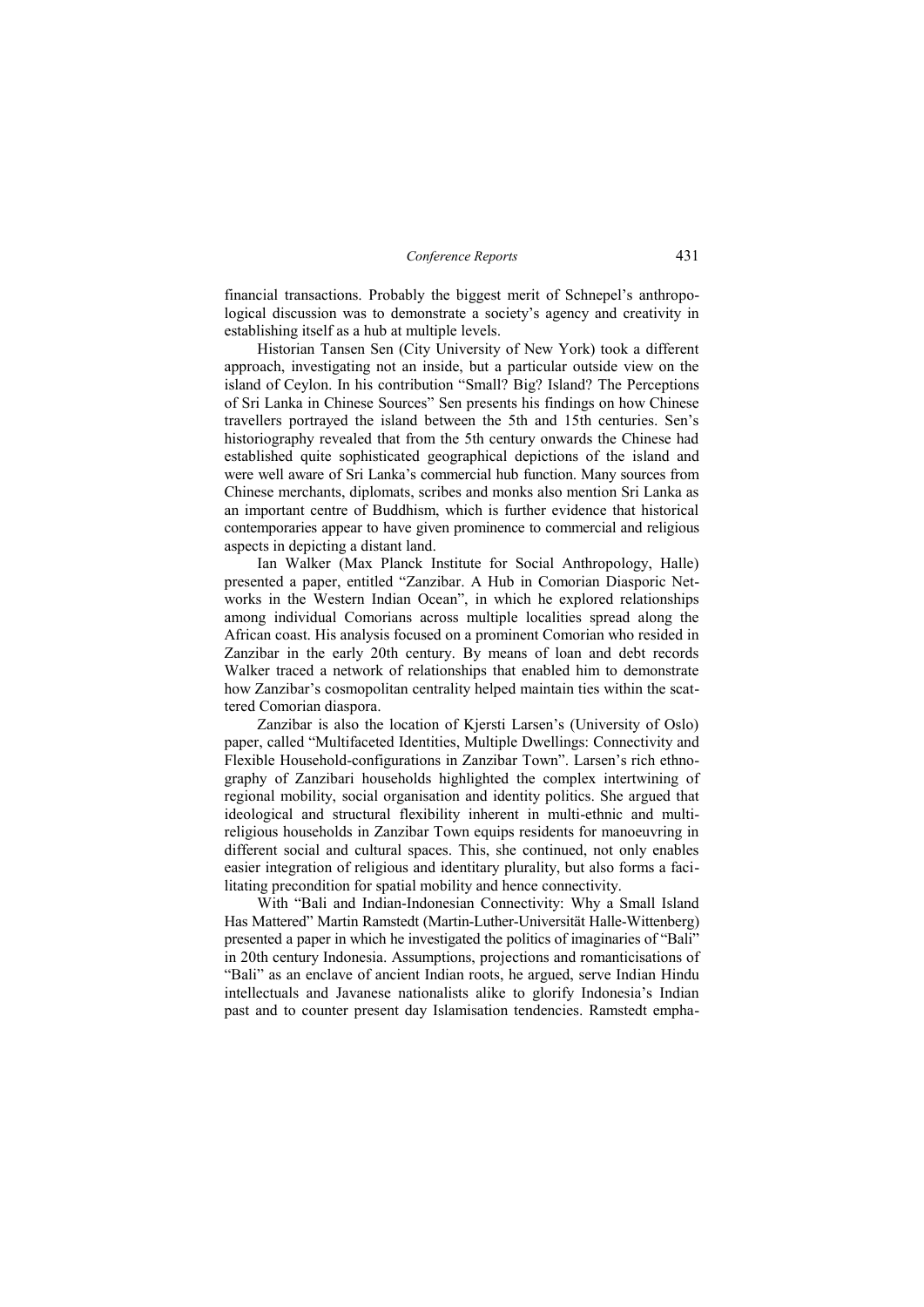sised that the strategic appropriation of historic Indo-Indonesian connectivity forms an integral part of 20th century cultural politics that constructs Bali as a significant other within Indonesia.

Ajay Gandhi (Max Planck Institute for the Study of Religious and Ethnic Diversity, Göttingen) presented a comparison of two Indian Ocean port cities in his paper "Specks that Speak Loudly: The View from Mumbai and Ilha de Moçambique". His comparison of the two places teased out varying degrees of integration with state and imperial authority and explored their entrepôt functions for religious, linguistic, but also criminal circulations.

Vijaya Teelock's (University of Mauritius) paper "The Emergence of 'Local Cosmopolitans': Migration and Settlement in Early 18th up to Mid-19th Century Port Louis" was a detailed historiographic analysis of urban stratification. By tracing the evolvement and decline of spatial distributions of particular segments of Mauritian society Teelock showed how the city of Port Louis emerged as the social, cultural and political hub not only for Mauritius itself, but also for its neighbouring islands.

Steffen F. Johannessen (Norwegian Business School, Oslo) showed how the notion of the "hub" can usefully be applied to analyse connectivity in the Chagos Archipelago. In his paper "From Coconut Trade to 'War on Terror': Connectivity and Disconnections in the Indian Ocean" Johannessen demonstrated how the control over access to the islands has dramatically shaped recent Indian Ocean history. The installation of a UK-US airbase in 1973 transformed the archipelago into a military hub through which military personnel, terrorist suspects, explosives and many kinds of fatal equipment circulate between the Middle East, other Indian Ocean localities, and the United States of America.

Johannessen's paper is an exemplar for all the above papers that focused on how connectivity features in island hubs. The following set of presentations centre on how island hubs feature in connectivity – so they rather explore the properties of the connections than the qualities of the knots.

Beatrice Nicolini (Catholic University of Milan) discussed a journey of the first Omani ship to visit America in her paper "Global Indian Ocean Ports: Sailing from Arabia, to Zanzibar, and to New York". This mid-19th century expedition presented the first ever mission of an African or Arabian state to the United States of America. She argued that the mercantile motivation of the journey was closely linked to political aims, because agreements on economic exchange were the main driving force for the travellers.

Edward A. Alpers (University of California, Los Angeles) in his contribution "Islands Connect: People, Things and Ideas among the Small Islands of the Western Indian Ocean" investigated the various linkages between islands along the coast of East Africa. For his analysis he favoured